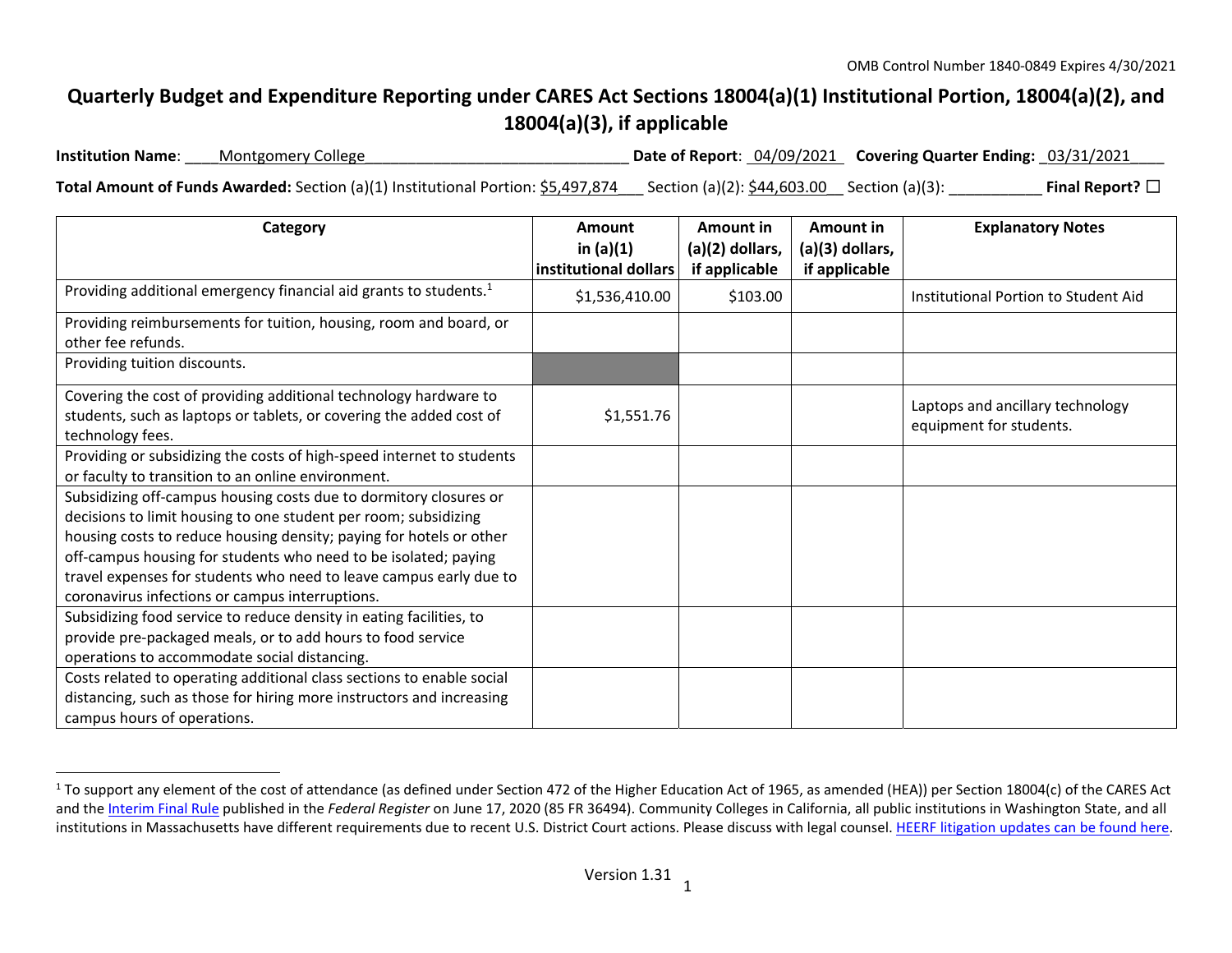OMB Control Number 1840‐0849 Expires 4/30/2021

| Category                                                                                                                                                                                                                                                                               | Amount<br>in $(a)(1)$<br>institutional dollars | Amount in<br>$(a)(2)$ dollars,<br>if applicable | Amount in<br>(a)(3) dollars,<br>if applicable | <b>Explanatory Notes</b>                                                                                                                                                                              |
|----------------------------------------------------------------------------------------------------------------------------------------------------------------------------------------------------------------------------------------------------------------------------------------|------------------------------------------------|-------------------------------------------------|-----------------------------------------------|-------------------------------------------------------------------------------------------------------------------------------------------------------------------------------------------------------|
| Campus safety and operations. <sup>2</sup>                                                                                                                                                                                                                                             |                                                |                                                 |                                               |                                                                                                                                                                                                       |
| Purchasing, leasing, or renting additional instructional equipment<br>and supplies (such as laboratory equipment or computers) to reduce<br>the number of students sharing equipment or supplies during a<br>single class period and to provide time for disinfection between<br>uses. |                                                |                                                 |                                               |                                                                                                                                                                                                       |
| Replacing lost revenue due to reduced enrollment.                                                                                                                                                                                                                                      |                                                |                                                 |                                               |                                                                                                                                                                                                       |
| Replacing lost revenue from non-tuition sources (i.e., cancelled<br>ancillary events; disruption of food service, dorms, childcare or other<br>facilities; cancellation of use of campus venues by other<br>organizations, lost parking revenue, etc.). <sup>3</sup>                   |                                                |                                                 |                                               |                                                                                                                                                                                                       |
| Purchasing faculty and staff training in online instruction; or paying<br>additional funds to staff who are providing training in addition to<br>their regular job responsibilities.                                                                                                   |                                                |                                                 |                                               |                                                                                                                                                                                                       |
| Purchasing, leasing, or renting additional equipment or software to<br>enable distance learning, or upgrading campus wi-fi access or<br>extending open networks to parking lots or public spaces, etc.                                                                                 | \$509,115.75                                   |                                                 |                                               | Virtual desktop solutions, document<br>cameras, academic test remote<br>proctoring software, simulation<br>software.                                                                                  |
| Other Uses of (a)(1) Institutional Portion funds. <sup>4</sup>                                                                                                                                                                                                                         | \$178,572.12                                   |                                                 |                                               | Compensation and benefits costs for<br>remote advising and placement for<br>ESL and English courses. Instructional<br>books and supplies. Laptops for<br>faculty, phones, and ancillary<br>equipment. |

<sup>&</sup>lt;sup>2</sup> Including costs or expenses related to the disinfecting and cleaning of dorms and other campus facilities, purchases of personal protective equipment (PPE), purchases of cleaning supplies, adding personnel to increase the frequency of cleaning, the reconfiguration of facilities to promote social distancing, etc.

<sup>&</sup>lt;sup>3</sup> Including continuance of pay (salary and benefits) to workers who would otherwise support the work or activities of ancillary enterprises (e.g., bookstore workers, foodservice workers, venue staff, etc.).

<sup>&</sup>lt;sup>4</sup> Please post additional documentation as appropriate and briefly explain in the "Explanatory Notes" section. Please note that costs for Section 18004(a)(1) Institutional Portion funds may only be used "to cover any costs associated with significant changes to the delivery of instruction due to the coronavirus, so long as such costs do not include